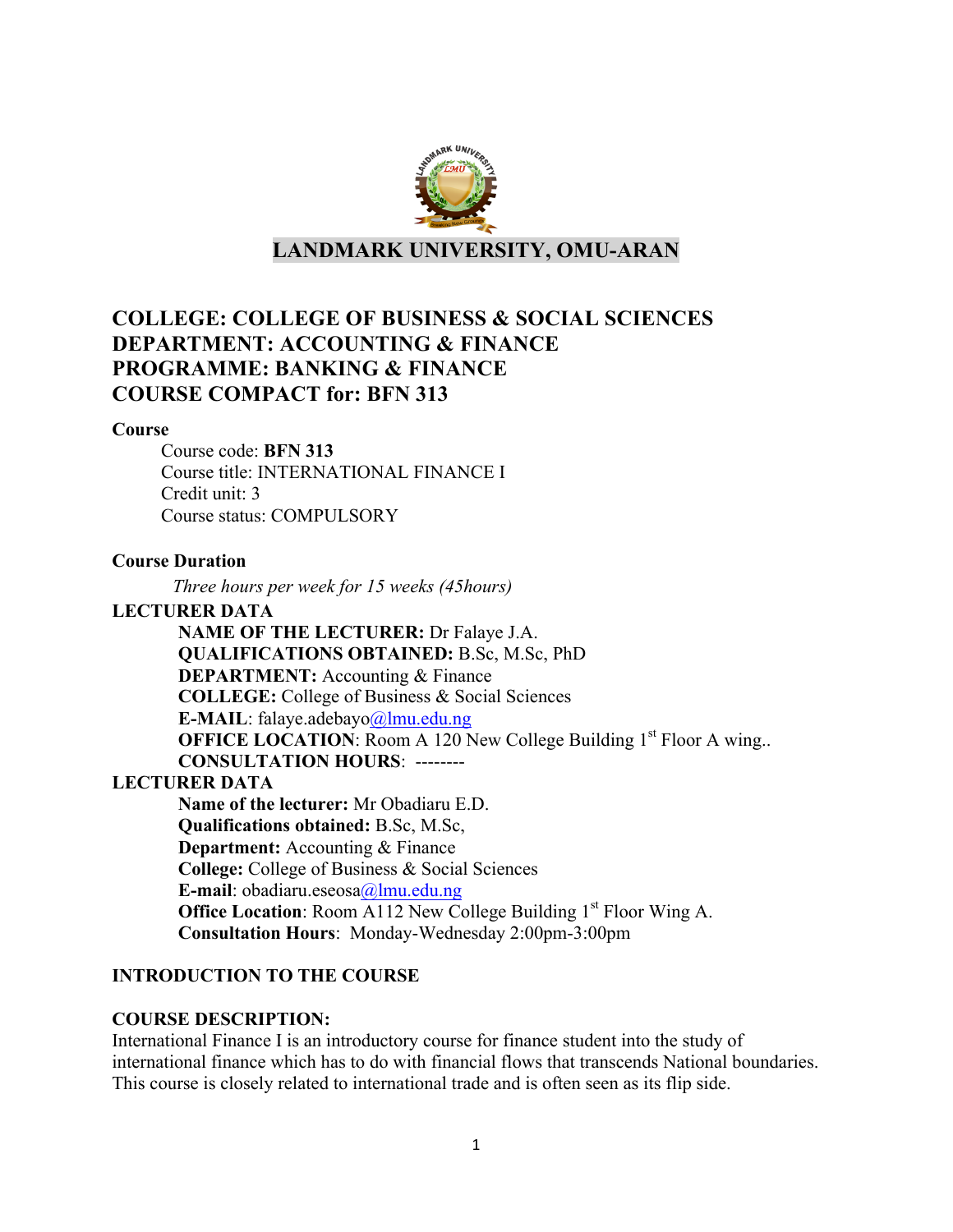#### **COURSE JUSTIFICATION:**

National economies have become increasingly becoming interdependent overtime. International trade in goods and services has facilitated international payments as various countries and uniquely endowed both with natural and intellectual resources skills and competencies. International capital flows are on the increase between individual corporations and sovereign states engendering the need for students of banking and finance to both have a historical perspective to international finance stay a breast with the constantly changing global finance market space.

#### **COURSE OBJECTIVES**

At the end of this course, students should be able to: -Understand the basis for international trade and finance between economies the world.

-Understand how Foreign Exchange rates are determined.

-Know the various forms of making payment for foreign trade and various terms used.

-Understand the structure and components of a Balance of Payment Account.

-Understand what FOREX risk implies and know the relevant techniques to guide against them.

-Know what export processing zones are, and their importance.

### **COURSE CONTENT:**

The basis of trade: Theory of comparative costs and comparative advantage, impediments to trade, Balance of payment: structure, interpretations and problems. The FOREX Markets & Exchange Rate Determination. Nigerian Foreign Exchange system and markets, Various forms of making payment abroad  $& Trade facilities; Risks - FOREX and political risks of making payment$ abroad; Export processing zones.

**COURSE EXPECTATION:** This course is a mix of a few theoretical issues and calculations and practical issues in the field of international finance.

| S/N | Grading                  | Score $(\% )$ |
|-----|--------------------------|---------------|
|     |                          |               |
|     | CA <sub>1</sub>          |               |
|     |                          |               |
|     | MID SEMESTER TEST(CA2)   | 15            |
|     |                          |               |
|     | CA <sub>3</sub>          | 8             |
| 4   |                          |               |
|     | <b>Final Examination</b> | 70            |
|     | <b>Total</b>             | 100%          |

**Method of Grading**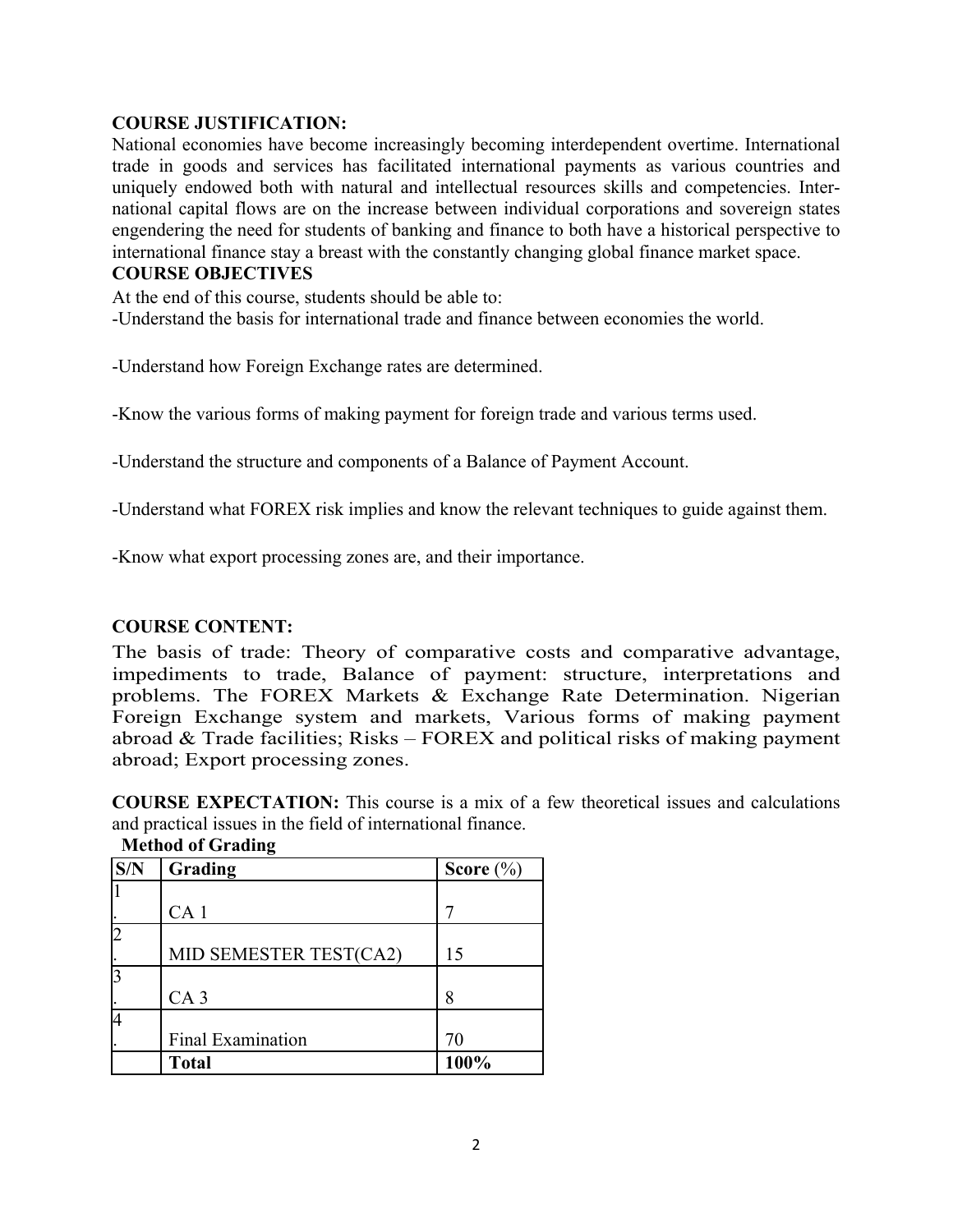### **LECTURE CONTENT**

### **COURSE OUTLINE**

**Week 1&2:** Introduction to International Trade

>Basis of trade: Theory of Comparative Cost and Absolute Cost

Advantage

> Terms of trade

> Impediments or Barriers to trade

Ø **Objectives:** Students should understand the definition and the basis of international trade, have an understanding of how to calculate terms of trade index. Should be able to list natural and government imposed barriers and argue for or against government imposed barriers.

Ø **Description**

First Hour: Introduction of international Trade & Finance Second Hour: Theories of International Trade

Third hour: Terms of Trade

Fourth Hour : Impediments to International trade

Fifth Hour: Arguments for and against government imposed international trade barriers.

Sixth Hour : Recap on the topic with questions and citation of case studies.

#### Ø **Study Question:**

### Ø **Week One Study Question(s)**

- $\triangleright$  --
- $\triangleright$  What is international trade. Define International Finance.
	- o Differentiate between the theories of Absolute cost and Comparative cost Advantage
	- o **Name the major type of trade impediments you Know**
	- o **List and explain four government imposed barriers to trade**
	- o **What are the arguments for and against trade impediments.**

#### Ø **Reading List**

CIBN PRESS() International Finance I (CIBN PACK)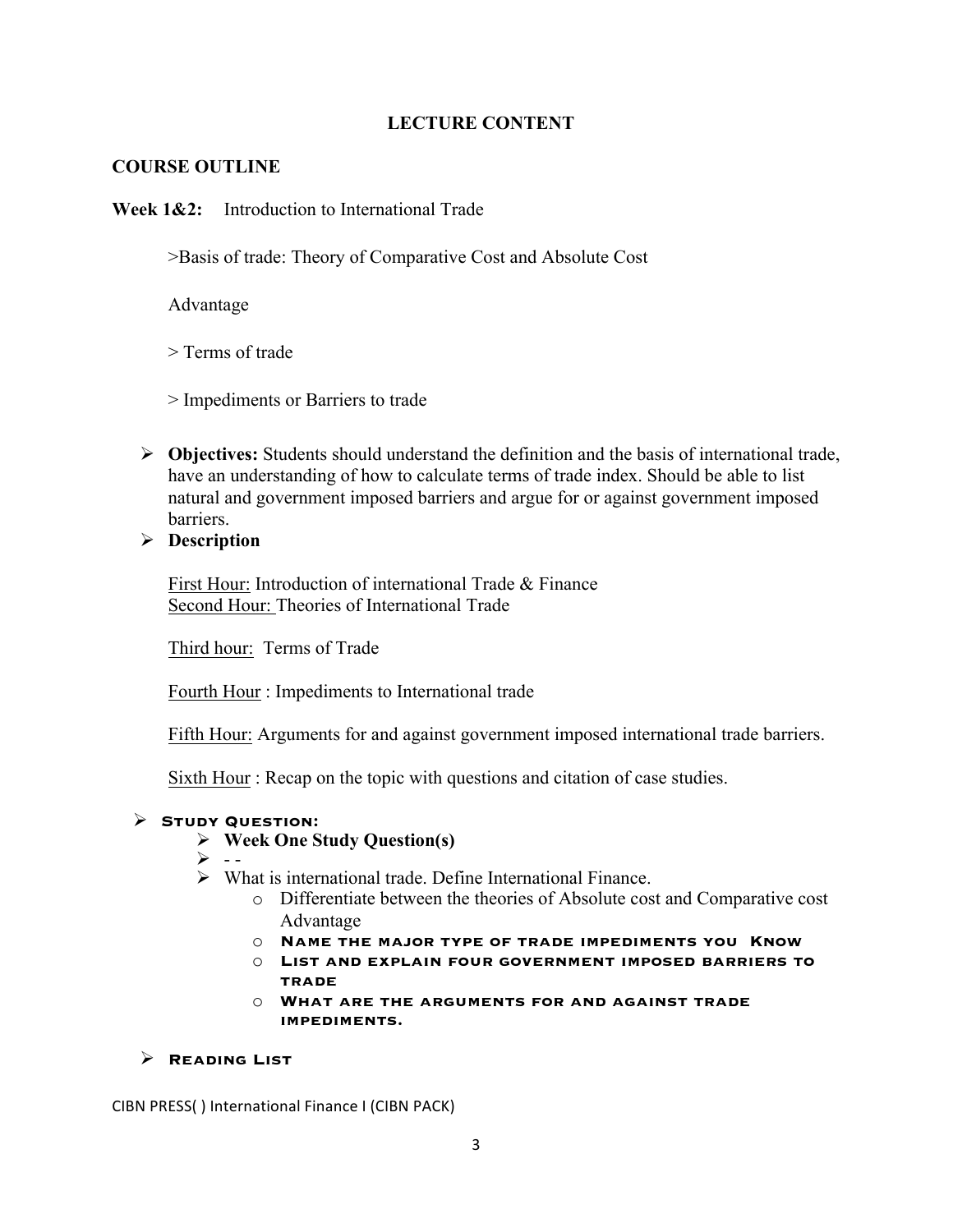#### CBN STATISTICAL BULETIN (2014)-TERMS OF TRADE CHART AT THE APPENDIX(VERY Important)

**Week3&4**: Balance of Payment

>Balance of trade/Payment

>Structure of Balance of Payment Accounting

> Interpretation and problems of balancing

**Objectives:** At the end of these classes the student should know the components of a BOP account, and should be able to distinguish between above the line and below the line items.

### **Description:**

First Hour: Definition of the BOP account Second Hour: Structure of the BOP Account

Third Hour: Components of the BOP account

Fourth Hour: Components of the BOP Account with hypothetical examples

Fifth Hour: Further explanations with a real BOP account

Sixth Hour: . Recap on the topic with review questions.

#### **Study Question:**

Describe the BOP account Distinguish between above the line and below the line items

#### **Reading List:**

Iyoha M.A & Unugbro A.O (2010) International Trade and Finance,

CIBN PRESS( ) International Finance I (CIBN PACK)

CBN STATISTICAL BULETIN (2014)- Samples of on BOP statements in the bulletin will be studied.

**Week5&6:** FOREX Market & Exchange rate

>The structure of the foreign Exchange and Market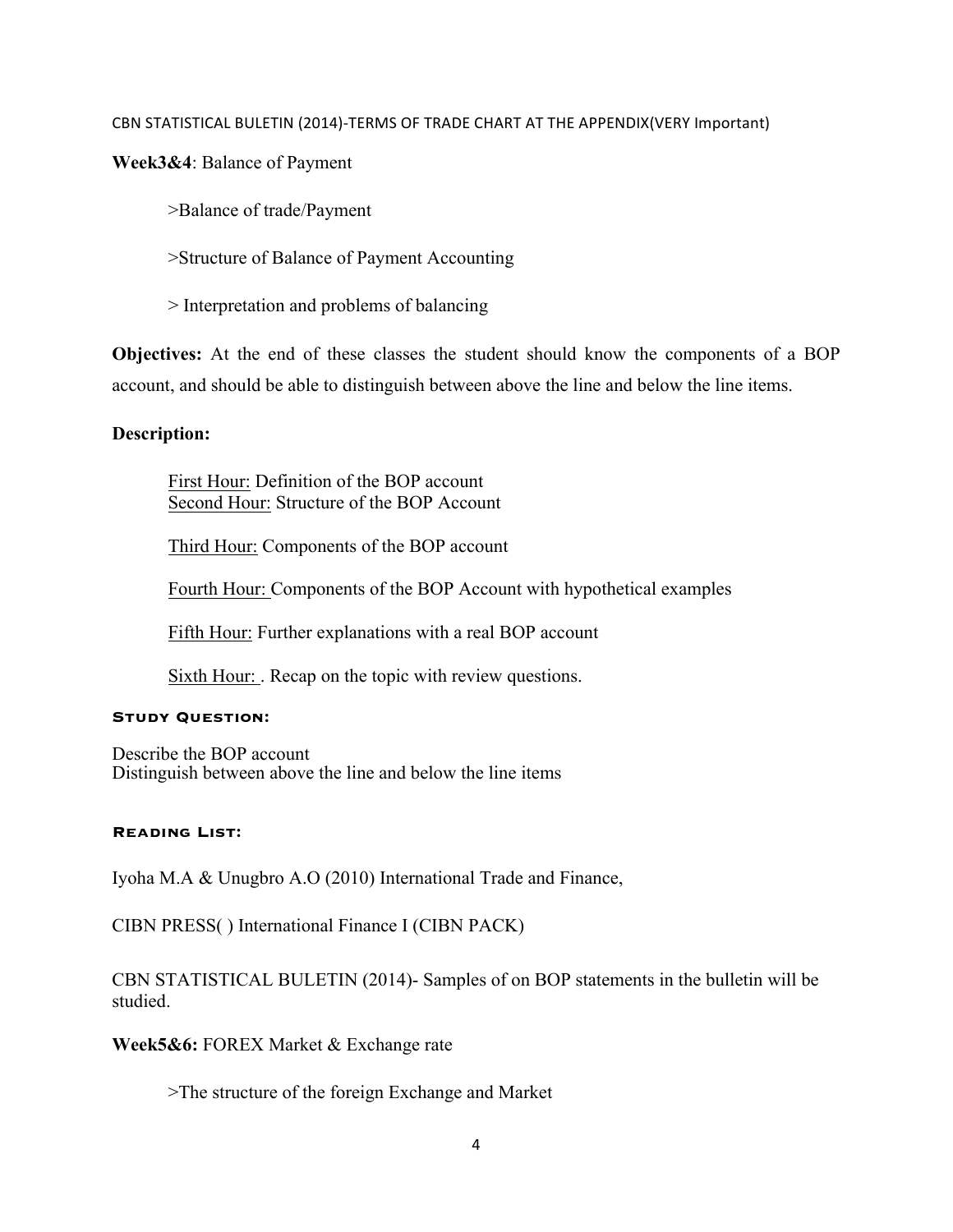>Exchange Rate Determination

**Objectives:** Students will be expected to know the meaning of FOREX, the development of the FOREX market from the gold standard, to the dominance of the market by the dollar. A critical look will also be taken of the broad categories of exchange rate determination, including fixed, flexible and adjustable rate systems.

## Ø **Description**

First Hour: International FOREX systems: The Gold Standard, Reserve Currencies & SDR's

Second Hour: Fixed, flexible and adjustable exchange rate mechanism, Crawling Peg System.

Third Hour:; Purchasing power parity system; Exchange Control Mechanism; Recap on the topic/question and answer time

### Ø **Study Question:**

#### **Week Five Study Question(s)**

Give a historical view of foreign exchange systems in Nigeria **Week Six Study Question(s)**  Differentiate between fixed and floating exchange rate system. Ø **Reading List**

Iyoha M.A & Unugbro A.O (2010) International Trade and Finance,

CIBN Press( ) International Finance I (CIBN PACK)

CBN Statistical Buletin (2014)-

**Week 7&8** The Nigerian Foreign Exchange Systems & Market

**Objectives:** Students should know the various foreign exchange market systems that have been historically adopted in Nigeria till date, and the reasons for the change.

### Ø **Description:**

- Ø First Hour: Introduction, The second Tier Foreign Exchange Market System
- Ø Second Hour: SAM, WAM, MRM, Highest bid rate, Average of successful bid method.FEM, AFEM, IFEM, WDAS, current changes in the foreign exchange market sy system.
- $\triangleright$  Third Hour: Recap on the topic/question and answer time
- Ø **Study Question:**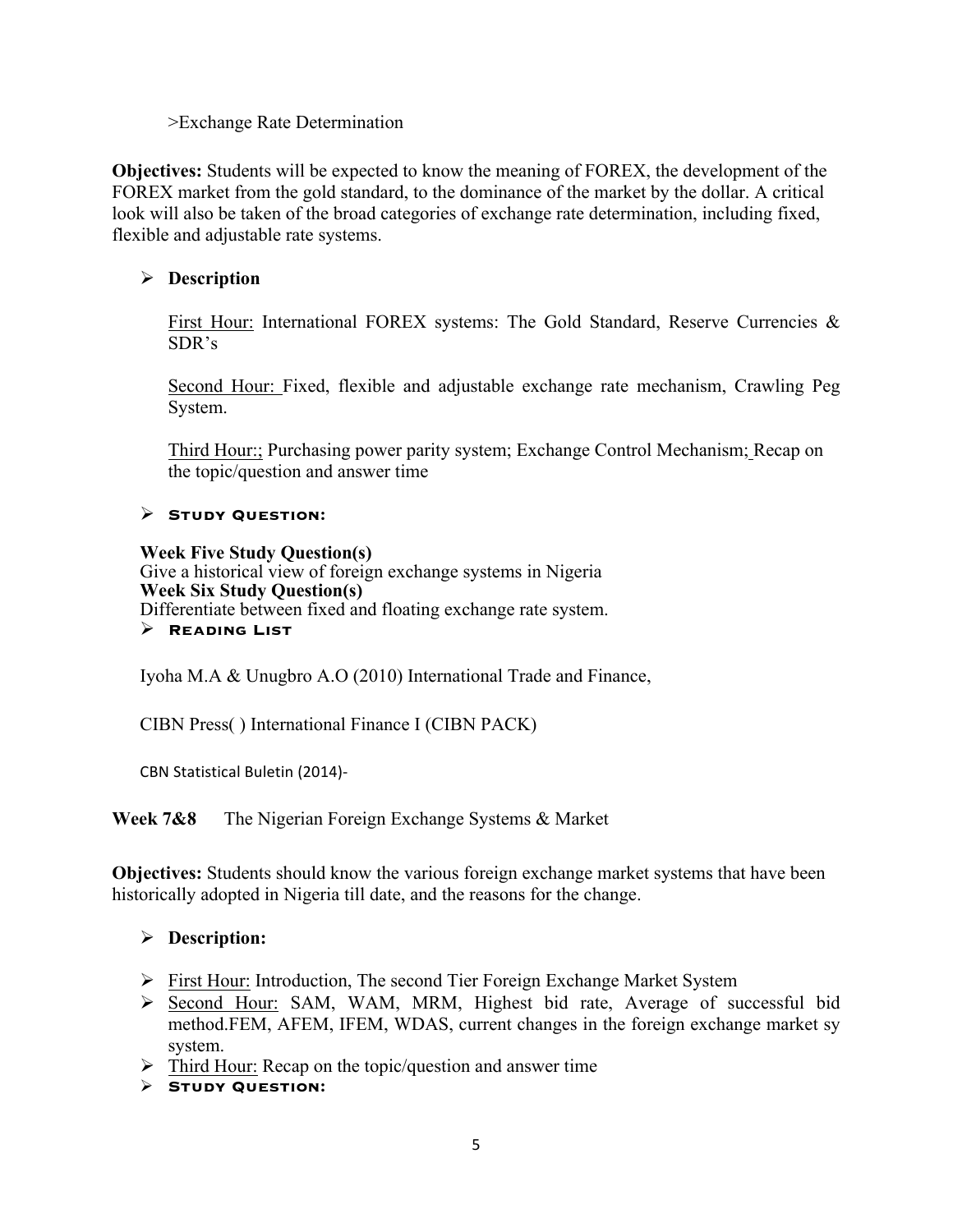What system of exchange rate determination is currently in use in **NIGERIA** 

- Ø **Reading List**
- Ø CIBN PRESS( ) International Finance I (CIBN PACK)

### **Week 9 MID SEMESTER TEST**

**Week10** Various Forms of Making Payment abroad

>Methods of payment abroad

>Trade Facilities >INCOTERMS

- Ø **Objectives:** Students should know the various methods of making payments abroad and which will be better for Importers and Exporters.
- Ø **Description**

First Hour: Letter of Credit,

Second Hour: Credit Policy Guide Lines Third Hour: Foreign trade and Exchange Policy Guidelines

## **STUDY QUESTION:**

List and explain three methods of making payments abroad. **Reading List**

Ezezobor E.A (2004) International Finance. CIBN Press Ltd Lagos.

CIBN PRESS( ) International Finance I (CIBN PACK)

**Week 11** International Trade terminologies

- Ø **Objectives:** The aim of this topic is to get the students acquainted with terminologies used in international trade.
- Ø **Description**

First Hour: Introduction to INCOTERMS

Second Hour: Third Hour: Revision of INCOTERMS

#### **Study Question:**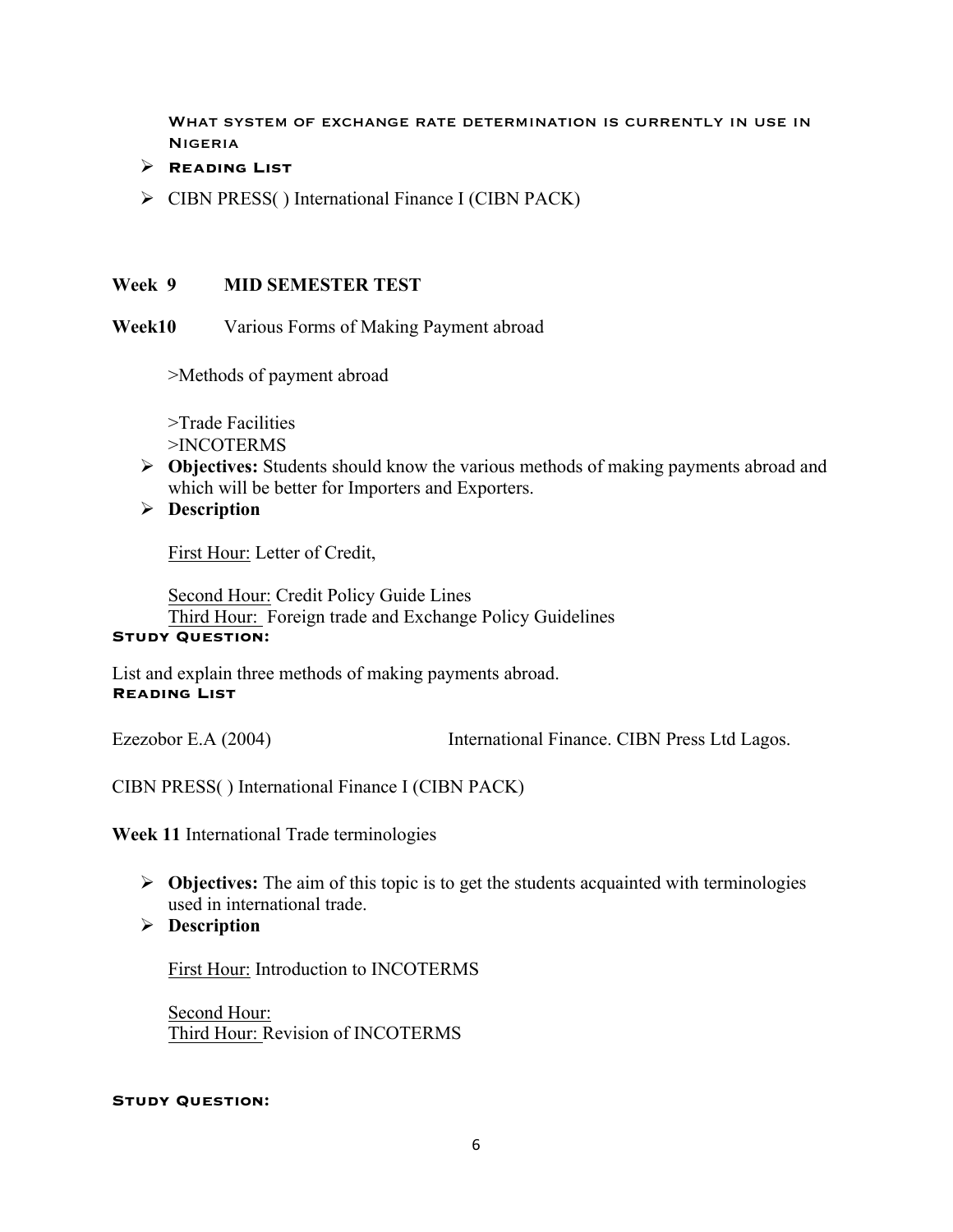#### **What are INCOTERMS**

#### List and explain the meaning of five incoterms you know

#### **Reading List**

CIBN PRESS( ) International Finance I (CIBN PACK)

**Week12&13** Risk in making payment abroad

>FOREX risks

>Political Risk

- Ø **Objectives** Students should know various risk individuals organization are faced with while engaging in foreign payments and transfers.
- Ø **Description**
- Ø First Hour: Definition of Risk and FOREX Risk
- Ø Second Hour: Causes and Types of FOREX risk
- $\triangleright$  Third Hour: Techniques to reduce exposure to FOREX risk
- Ø **Study Question:**
- Ø **Week Twelve Study Question(s**) What are the risk encountered in making payments abroad.

**Week Thirteen Study Ouestion(s)** List and explain the techniques that can be used to guide against FOREX risk.

### Ø **Reading List**

CIBN PRESS( ) International Finance I (CIBN PACK)

#### **Week14:** Export Processing Zones

- Ø **Objectives:** Students should be able to define EPZ's at the end of this class. They should also be able to list the benefits and importance of EPZ including their impact on economic development.
- Ø **Description**

First hour: Definition of Export Processing Zones, Variants of Export Processing Zones in other countries, Second hour: Locations of EPZs in Nigeria, Third hour: Benefit and Importance of EPZs.

#### **Study Question:**

**Week Fourteen Study Question(s)** What are EPZ's? List the benefits o EPZ **Reading List**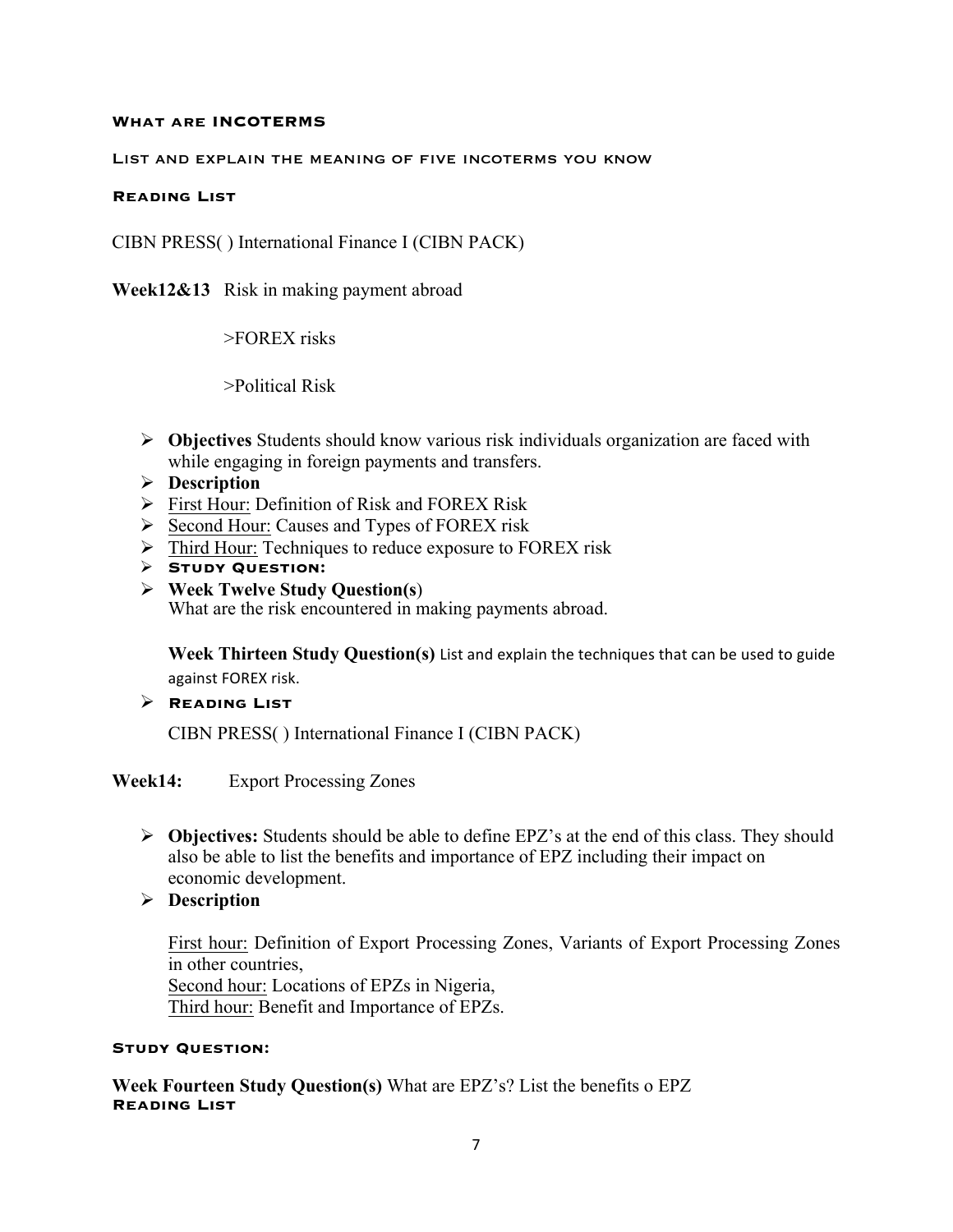## CIBN PRESS( ) International Finance I (CIBN PACK)**Week 15:**Revision.

## Ø **Study Question: This section entails study question for the week lecture.**

#### **Week 16**

**Topic:** Examination

**Objectives:**To examine the students on all that has been taught during the semester.

## **Reading List:**

| 1. Ezezobor E.A (2004)          | International Finance. CIBN Press Ltd Lagos.                                                         |
|---------------------------------|------------------------------------------------------------------------------------------------------|
| 2. Whiting D.P (1973)           | Finance of Foreign Trade and Foreign Exchange.                                                       |
|                                 | MacDonald and Evans LTD London.                                                                      |
| 3. Dwivedi DN (1980)            | Managerial Economics, Vani Educational Books Vikaas<br>Publishing House, New Delhi.                  |
| 4. Adetifa S.B (2003)<br>Lagos. | International Business Finance, Amanda Publications,                                                 |
| 5. Agene C.E (1991)             | Foreign Exchange and International Trade in Nigeria                                                  |
|                                 | Gene Publications, Lagos.                                                                            |
| 6. Jhingan M.L. (1985)          | Money, Banking and International Trade,                                                              |
|                                 | Vani Educational Books, Vikees publishing House, New<br>Delhi.                                       |
| 7. Watson A. (2003)             | Finance and International Trade                                                                      |
|                                 | (Revised by Cowdell, P Hyde), The chartered institute of<br>Bankers, London.                         |
|                                 | 8 Ivoha M $\Delta$ & Unughro $\Delta$ O (2010) International Trade and Finance Mindex Publishing Co. |

8. Iyoha M.A & Unugbro A.O (2010) International Trade and Finance, Mindex Publishing Co. ltd, Benin City, Nigeria.